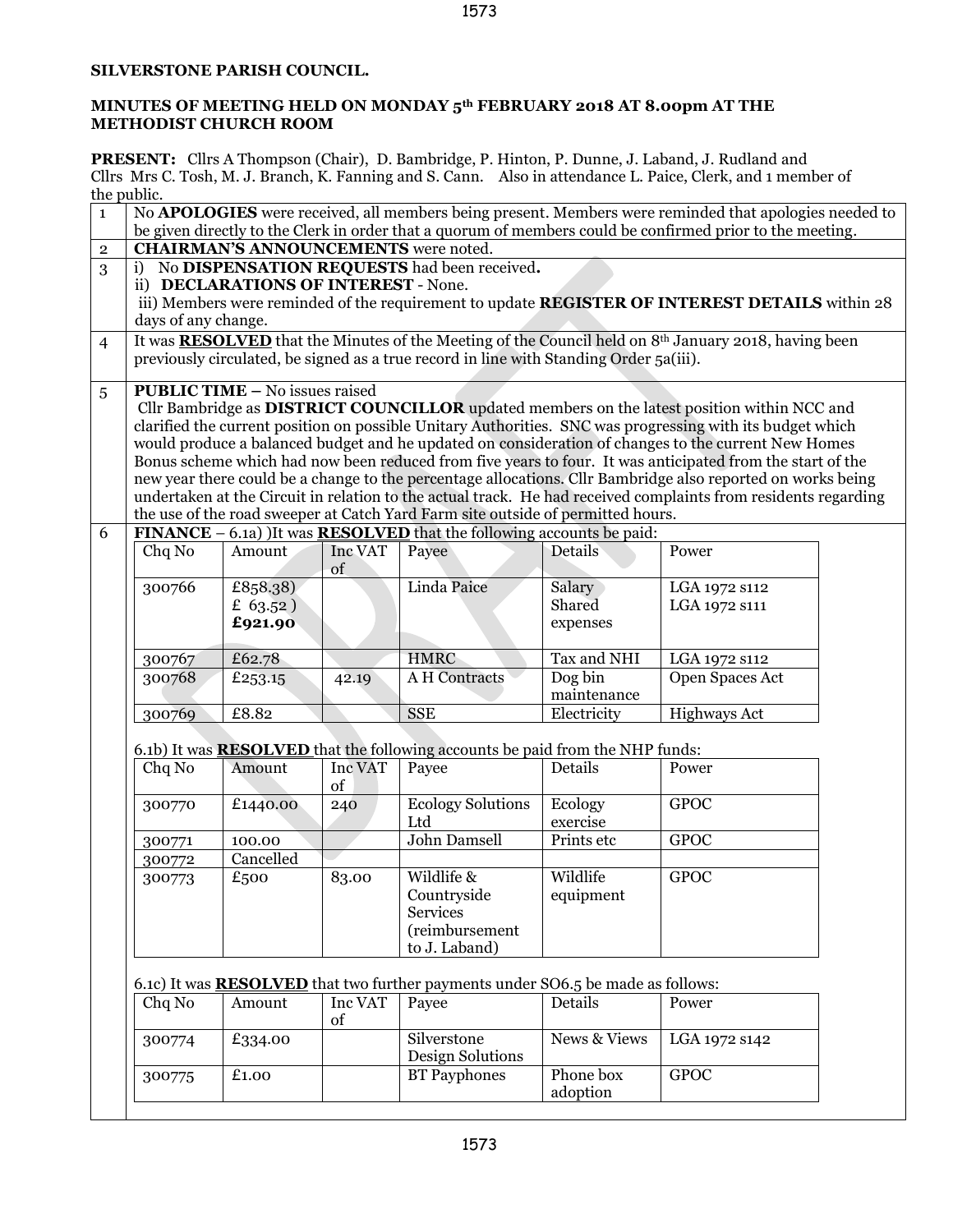|                | 6.2 RECEIPTS $- E40$ News and Views adverts.                                                                                                                                                                                                                                                                                                                                                                                                                                                                                                                                                                                                                                                                                                                               |  |  |  |  |  |
|----------------|----------------------------------------------------------------------------------------------------------------------------------------------------------------------------------------------------------------------------------------------------------------------------------------------------------------------------------------------------------------------------------------------------------------------------------------------------------------------------------------------------------------------------------------------------------------------------------------------------------------------------------------------------------------------------------------------------------------------------------------------------------------------------|--|--|--|--|--|
|                | 6.3 The Council's bank balance at 23 <sup>rd</sup> January 2017 December 2017 were reported as £129605.44.                                                                                                                                                                                                                                                                                                                                                                                                                                                                                                                                                                                                                                                                 |  |  |  |  |  |
|                | Earmarked funds remained unchanged.                                                                                                                                                                                                                                                                                                                                                                                                                                                                                                                                                                                                                                                                                                                                        |  |  |  |  |  |
|                | 6.4 Information reported to Unity Trust under the FSCS was noted.                                                                                                                                                                                                                                                                                                                                                                                                                                                                                                                                                                                                                                                                                                          |  |  |  |  |  |
|                | 6.5 Details of receipts and payments to December 2017 were noted.                                                                                                                                                                                                                                                                                                                                                                                                                                                                                                                                                                                                                                                                                                          |  |  |  |  |  |
| $\overline{7}$ | <b>REPORTS</b> – i) <b>PLANNING COMMITTEE</b> – a) Cllr Mrs Tosh reported to the meeting on the decisions of                                                                                                                                                                                                                                                                                                                                                                                                                                                                                                                                                                                                                                                               |  |  |  |  |  |
|                | the Planning Committee.<br>b) A NEIGHBOURHOOD PLAN WORKING PARTY update was given by Cllr Mrs Tosh. The group was<br>now working on a sustainability matrix. Cllr Mrs Tosh also presented to the meeting the NHP Working Party's<br>suggested changes to the proposed village confines. Their comments would now be discussed with the SNC<br>NHP Officer the following day.<br>c) The Appeal Decision on the application on land north of Silverstone Fields Farm was noted.                                                                                                                                                                                                                                                                                              |  |  |  |  |  |
|                | ii) a) There was no <b>FOOTPATHS OFFICER'S</b> report this month.                                                                                                                                                                                                                                                                                                                                                                                                                                                                                                                                                                                                                                                                                                          |  |  |  |  |  |
|                |                                                                                                                                                                                                                                                                                                                                                                                                                                                                                                                                                                                                                                                                                                                                                                            |  |  |  |  |  |
|                | iii) <b>HIGHWAYS</b> – a) Potholes on Church Street opposite Paradise Row, on High Street opposite Green<br>LanE and on the corner by the Whittlebury Road mini roundabouts would all be reported.                                                                                                                                                                                                                                                                                                                                                                                                                                                                                                                                                                         |  |  |  |  |  |
|                | b) Feedback was given on previously reported issues.<br>c) An update was given on the position with the zig zag lines on High Street following the last meeting<br>d) The additional dog waste bin at the bottom of Little London was now installed and the waste bin at the A413<br>end of the Baulk had been requested. The fading condition of the bins generally around the village was raised<br>by Cllr Bambridge and it was <b>RESOLVED</b> that Councillors check these out and report back to the next<br>meeting with their views.                                                                                                                                                                                                                               |  |  |  |  |  |
|                | e) 2018 Speed Watch was currently underway but concerns were expressed about the time of year this was<br>being done. An offer to have another session in the summer months was to be progressed. Cllr Fanning<br>praised the manner in which Steve Halliday had spearheaded this project, although more volunteers were<br>needed for the third week.                                                                                                                                                                                                                                                                                                                                                                                                                     |  |  |  |  |  |
|                | f) Details of a one day closure of the Whittlebury Road for Category 2 repair works had been received that day.<br>g) Maps supplied by Cllr Bambridge relating to the Catch Yard Farm site current road works were noted.<br>h) It was <b>RESOLVED</b> that the quotation for urban mowing in the coming season from N.J Blackwell be                                                                                                                                                                                                                                                                                                                                                                                                                                      |  |  |  |  |  |
|                | accepted.<br>i) Enhancement improvements proposed by the Garden Group were further considered. On proposition by<br>Cllr Bambridge, seconded by Cllr Laband it was <b>RESOLVED</b> that this scheme be supported by the Council<br>once full details of the proposals had been supplied by the Garden Club who were thought to be funding this<br>project. At that point final approval would be given and any necessary licenses obtained.<br>j) An e mail from a resident regarding Little London issues relating largely to the School would be passed on to<br>the NCC Education Department.                                                                                                                                                                           |  |  |  |  |  |
|                | k) The Clerk had received an e mail that day confirming removal of the two signs to the old schools.<br>I) Replacement of the removed Towcester Road sign would be taken up with Bovis Homes.<br>m) The requested repairs to the Village sign had still not been completed by PL Finn Memorial and this would<br>be followed up by the Clerk.                                                                                                                                                                                                                                                                                                                                                                                                                              |  |  |  |  |  |
|                | iv) LIGHTS $-$ a) A resident had reported a faulty light in Baines Close. The Council had never adopted these<br>lights despite contradiction from NCC Adoptions Department. This would be followed up by the Clerk and the<br>Officer advised that the lights would not be adopted unless converted to LEDs to protect the financial savings<br>to the Council. As a gesture of goodwill at this point in time the light would be repaired by the Council.<br>b) Issues with adoption of lights on Paddock Close were on going and a further request had been received for<br>consideration of adoption of the lights on Lime Kiln Close. The Council's decision on the latter was adoption<br>only if converted to LEDs to protect the financial savings to the Council. |  |  |  |  |  |
|                | v) $\text{SRA}$ – a) There was no Committee report. The Clerk passed on to Cllr Dunne latest financial information<br>on a new Sport England fund to be passed to the SRA Chair.<br>b) Confirmation had been received from the Shacks Barn Partnership that the $E_3$ ok unilateral agreement<br>payment from them related to the Solar Park could be used for any community purposes and not merely solar<br>panels.                                                                                                                                                                                                                                                                                                                                                      |  |  |  |  |  |
|                | c) An invoice had been received from SNC for three commercial waste bins at the SRA. The Clerk had made<br>contact with the Finance Department and clarified that only two bins were paid for with the third bin free of<br>charge. The necessary adjustments were agreed.                                                                                                                                                                                                                                                                                                                                                                                                                                                                                                 |  |  |  |  |  |
|                | vi) PLAY AREAS - a) Church Street - All in order. The concrete base for the memorial seat is now in place.<br>Wording for new signage was under consideration and would be progressed by the Clerk.                                                                                                                                                                                                                                                                                                                                                                                                                                                                                                                                                                        |  |  |  |  |  |

1574